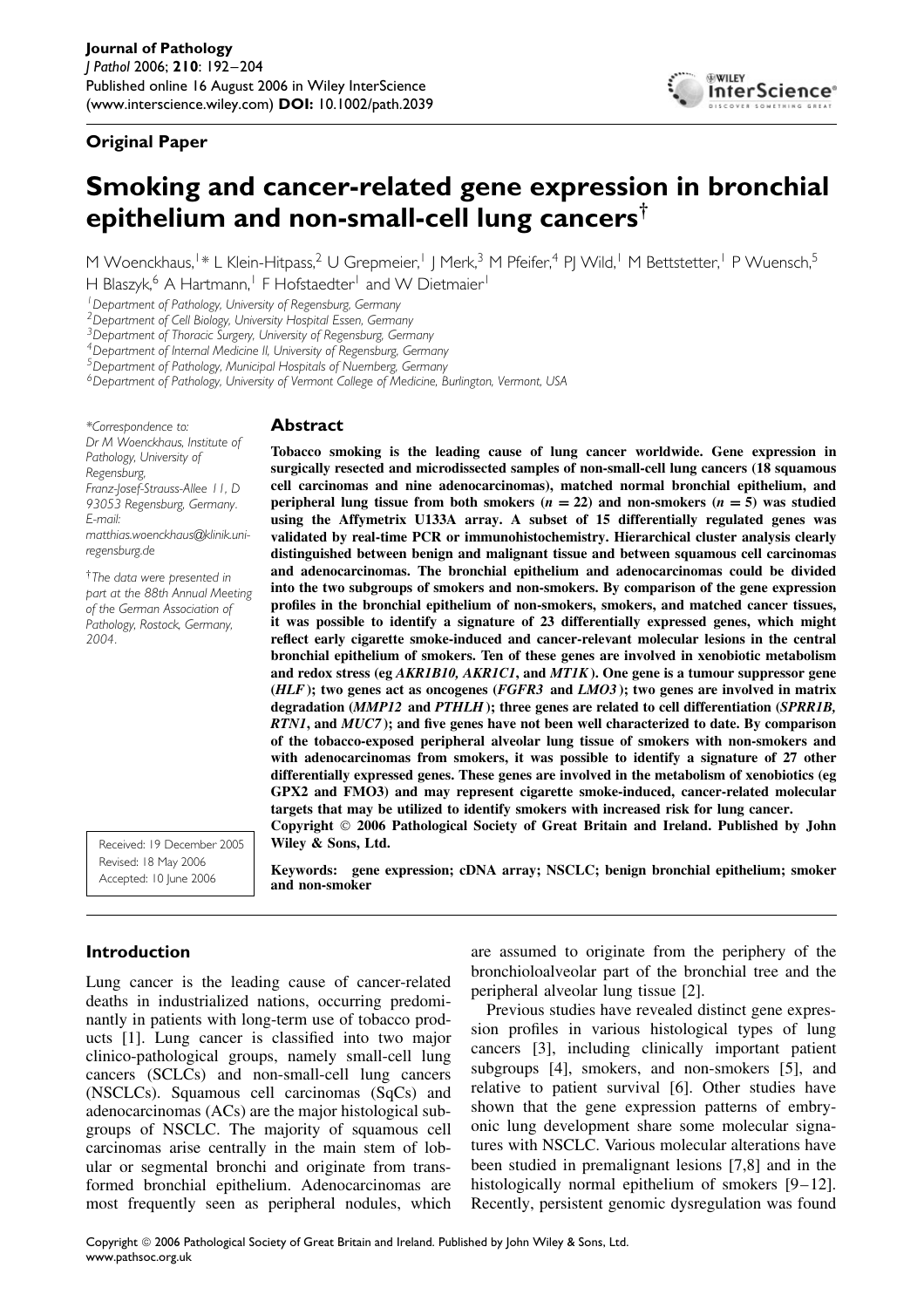in the bronchial epithelium of previous smokers years after smoking cessation [13].

Clinical technical advances in computed tomography (CT) have improved the likelihood of detecting NSCLCs at an earlier and potentially curable stage, but spiral CT as a screening tool is insufficient in the detection of *in situ* carcinomas and micro-invasive cancers. Knowledge of the underlying genetic basis of tobacco-related lung carcinogenesis suggests that genetic changes may provide new methods for early diagnosis and risk assessment. To find putative gene expression signatures associated with cigarette smoking and cancer, we used Affymetrix U133A gene expression arrays to compare NSCLC, matched benign bronchial epithelium, and alveolar lung tissue of smokers and non-smokers.

#### **Materials and methods**

#### Patients and tissue samples

Our study included only patients with no prior treatment, a known smoking history, informed consent, and sufficient amounts of frozen tumour and normal tissue for molecular analysis. Seven women and 20 men with NSCLC and without pretreatment (mean age 61 years, range 38–77 years) who underwent surgery at the University Hospital Regensburg (2001–2003) were studied (Table 1). The Institutional Ethics Committee (No 01/97) approved the study. Clinical information was obtained through chart review. One pathologist (MW) verified the histological diagnoses (nine Acs and 18 SqCs) and stage (pT1,  $n = 9$  and pT2,  $n = 18$ ; TNM classification, UICC, WHO). A current smoking history with a mean of 40 pack years (range 12–85 pack years) was found in 22 patients. In the group of squamous cell carcinomas, far more males (17 males and one female) were identified, while female patients were more often affected by adenocarcinomas (six females and three males). Five individuals (two men and three women) with adenocarcinomas were nonsmokers. Because adenocarcinoma cases from nonsmokers were specifically selected, we have an overrepresentation of women in our study.

As controls, we used benign bronchial epithelium and peripheral lung tissue from eight patients (mean age 52 years; range 33–67 years) who were treated only by surgery and who underwent lung resection for a diagnosis other than NSCLC [four patients with metastatic cancer (renal cell carcinoma, colorectal carcinoma, testicular carcinoma, and melanoma) and four patients with carcinoid tumours]. There were three smokers (mean smoking history 31 pack years; range 7–45 pack years) in this group.

#### RNA isolation and RNA pool preparation

Resected tumour specimens were evaluated by routine frozen section procedures and study samples were snap-frozen and stored at −80 °C. Frozen samples

| Patient<br>ID   | <b>Diagnosis</b> | <b>Sex</b> | Age at<br>surgery<br>(years) | т              | N                        | G              | <b>Smoking</b><br>history<br>(pack years) |
|-----------------|------------------|------------|------------------------------|----------------|--------------------------|----------------|-------------------------------------------|
| $\overline{1}$  | SqC              | M          | 56                           | I              | $\overline{1}$           | $\overline{2}$ | 85                                        |
| $\overline{2}$  | SqC              | М          | 70                           | $\overline{2}$ | 0                        | $\overline{2}$ | 40                                        |
| 3               | SqC              | M          | 55                           | $\overline{2}$ | $\overline{2}$           | 3              | 45                                        |
| $\overline{4}$  | SqC              | М          | 75                           | $\overline{2}$ | 0                        | $\overline{2}$ | 50                                        |
| 5               | SqC              | M          | 58                           | $\overline{2}$ | $\overline{O}$           | $\overline{2}$ | 60                                        |
| 6               | SqC              | F          | 57                           | $\overline{2}$ | 0                        | 3              | 60                                        |
| 7               | SqC              | M          | 63                           | $\overline{1}$ | $\overline{O}$           | $\overline{2}$ | 80                                        |
| 8               | SqC              | M          | 67                           | $\overline{2}$ | 0                        | $\overline{2}$ | 50                                        |
| 9               | SqC              | M          | 60                           | I              | 0                        | 3              | 30                                        |
| $\overline{0}$  | SqC              | M          | 60                           | $\overline{2}$ | 0                        | 3              | 40                                        |
| П               | SqC              | M          | 52                           | I              | $\overline{\phantom{a}}$ | $\overline{2}$ | 30                                        |
| 2               | SqC              | M          | 66                           | I              | $\circ$                  | 3              | 30                                        |
| 3               | SqC              | M          | 57                           | $\overline{2}$ | $\overline{O}$           | 3              | 30                                        |
| 4               | SqC              | M          | 50                           | $\overline{2}$ | $\overline{\phantom{a}}$ | $\overline{2}$ | 30                                        |
| 15              | SqC              | M          | 51                           | $\overline{2}$ | $\overline{O}$           | 3              | 30                                        |
| 16              | SqC              | M          | 63                           | $\overline{2}$ | $\circ$                  | $\overline{2}$ | 30                                        |
| 17              | AC               | M          | 68                           | I              | $\overline{2}$           | $\overline{2}$ | 30                                        |
| 18              | AC               | M          | 63                           | I              | $\overline{1}$           | 3              | 30                                        |
| 9               | AC               | M          | 38                           | I              | 0                        | 3              | 40                                        |
| 20              | AC               | F          | 60                           | $\overline{2}$ | $\overline{2}$           | $\overline{c}$ | 25                                        |
| $\frac{2}{ }$   | AC               | F          | 39                           | $\overline{2}$ | 0                        | 3              | 30                                        |
| $\overline{22}$ | <b>AC</b>        | F          | 59                           | $\overline{2}$ | 0                        | 3              | 2                                         |
| 23              | AC               | M          | 67                           | $\overline{2}$ | 0                        | $\overline{2}$ | <b>NS</b>                                 |
| 24              | AC               | F          | 66                           | $\overline{2}$ | 0                        | $\overline{2}$ | <b>NS</b>                                 |
| 25              | AC               | F          | 71                           | $\overline{2}$ | 0                        | $\overline{2}$ | <b>NS</b>                                 |
| 26              | AC               | Ē          | 66                           | $\overline{1}$ | $\overline{O}$           | $\overline{2}$ | <b>NS</b>                                 |
| 27              | AC               | M          | 77                           | $\overline{2}$ | $\circ$                  | $\overline{2}$ | <b>NS</b>                                 |
| 28              | TuFr             | M          | 50                           |                |                          |                | <b>NS</b>                                 |
| 29              | TuFr             | F          | 47                           |                |                          |                | <b>NS</b>                                 |
| 30              | TuFr             | F          | 67                           |                |                          |                | <b>NS</b>                                 |
| 31              | TuFr             | F          | 38                           |                |                          |                | N <sub>S</sub>                            |
| 32              | TuFr             | M          | 50                           |                |                          |                | NS                                        |
| 33              | TuFr             | M          | 66                           |                |                          |                | 45                                        |
| 34              | TuFr             | M          | 33                           |                |                          |                | 7                                         |
| 35              | TuFr             | M          | 66                           |                |                          |                | 40                                        |

 $SqC =$  squamous cell cancer;  $AC =$  adenocarcinoma;  $TuFr =$  tumourfree, without primary lung cancer;  $F =$  female;  $M =$  male.

were cut  $(5 \mu m)$  and stained with haematoxylin and eosin. Using manual microdissection under an inverted microscope or laser microdissection (PALM), tumour cells, bronchial cells, and alveolar lung tissue were selected. Touch preparations were used to isolate bronchial epithelium [14]. Papanicolau-stained touch preparations were examined to verify the absence of contaminating cells in each case. Total RNA was isolated using the RNeasy Mini Kit (Qiagen Science, Maryland, USA) following the manufacturer's protocol. The RNA was treated with DNase I (Qiagen). The integrity and concentration of RNA were confirmed twice by spectrophotometry and the Agilent 2100 Bioanalyzer using RNA 6000 Nano Chips (Agilent Technologies GmbH, Waldbronn, Germany). Only high-quality RNA with two distinct ribosomal RNA bands (18S and 28S rRNA) was used for subsequent GeneChip hybridization.

Overall, we prepared 12 pools including 35 patients. RNA pools with similarity in the histological type and smoking history were combined to equal amounts of RNA (Table 2).

# **Table 1.** Patients, histological diagnosis, tumour grade, and stage according to the TNM classification and smoking history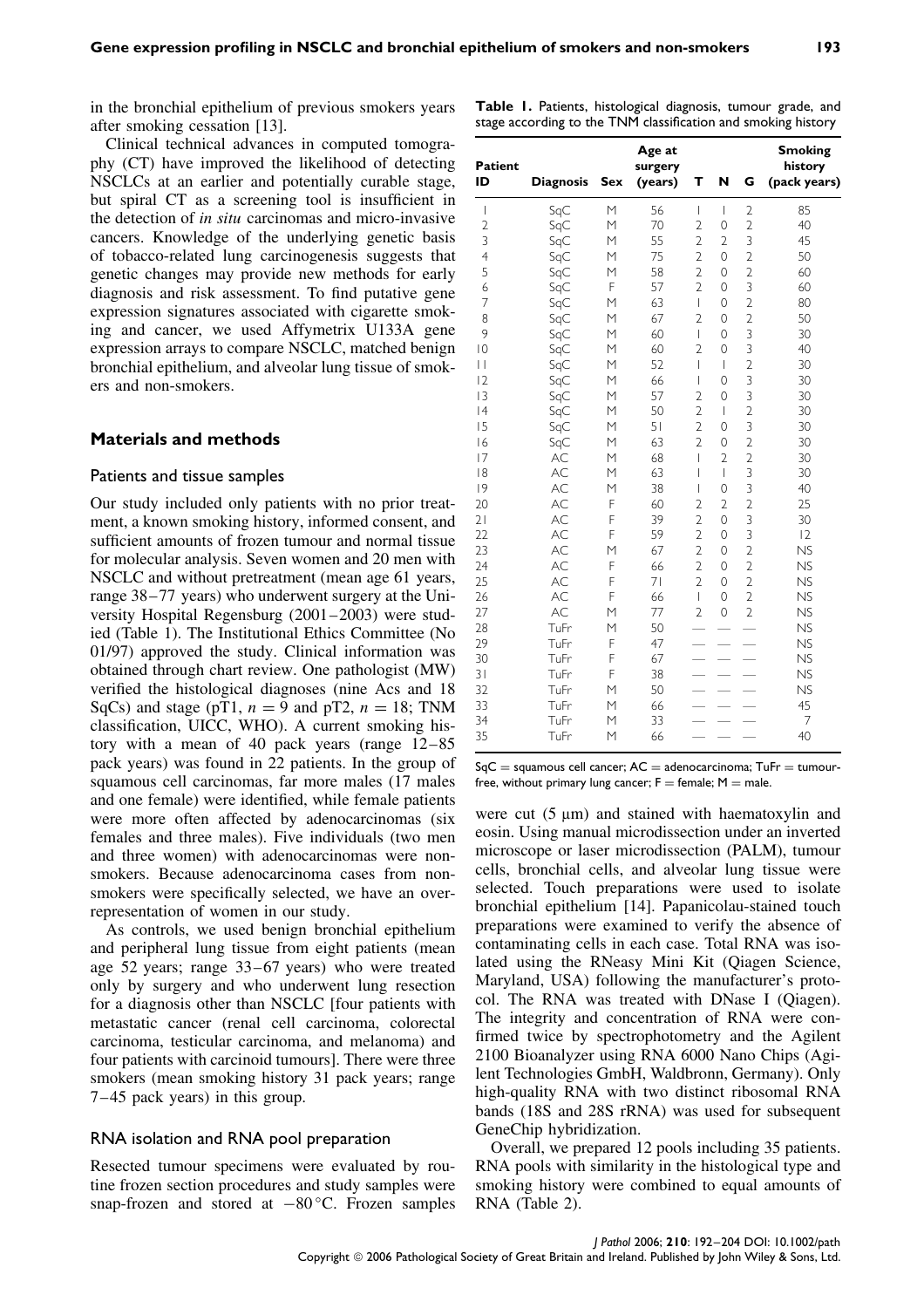**Table 2.** RNA pool preparation

 $SqC =$  squamous cell cancer; AC = adenocarcinoma; TuFr = tumour-free, without primary lung cancer; PY = pack years; Br RNA samples = bronchial RNA samples; Ca RNA samples = carcinoma RNA samples; Lu RNA samples  $=$  alveolar lung tissue RNA samples; ID  $=$  patient ID.

# RNA amplification and oligonucleotide microarray analysis

A modified two-round amplification procedure [15] starting with 300 ng of RNA was used to obtain sufficient amounts of biotin-labelled cRNA suitable for array hybridization. Labelled cRNA was purified on RNeasy columns (Qiagen, Hilden, Germany), fragmented, and hybridized to HG-U133A microarrays (Affymetrix, Santa Clara, CA, USA) following the Affymetrix standard protocol. The arrays were washed and stained according to the manufacturer's recommendation and finally scanned in a GeneArray Scanner 2500 (Agilent, Palo Alto, CA, USA). Array images were processed to determine signals and detection calls (present, absent, marginal) for each probe set using Affymetrix Microarray Suite 5.0 software. Scaling across all probe sets of a given array to an average intensity of 1000 was performed to compensate for variations in the amount and quality of the cRNA samples and other experimental variables of non-biological origin.

# Cluster analysis

For unsupervised hierarchical clustering, signals of individual probe sets were normalized to the median probe set signal of all included arrays and logtransformed. Log-transformed ratios were subjected to UPGMA clustering using correlation as similarity measure (Spotfire DecisionSite for functional genomics). Only probe sets receiving present detection calls in at least 30% of the arrays were evaluated.

# Identification of differentially expressed genes

To identify differentially regulated transcripts, experimental and baseline arrays were analysed by pair-wise cross-comparison analysis using Affymetrix GCOSv1.2 software. Comparisons were carried out with GCOSv1.2, which calculates a Signal Log2 Ratio as well as the significance (change *p* value, Wilcoxon ranking test) of each change in gene expression based on the signal differences between perfect match and mismatch oligonucleotide probes of the respective probe sets on the two arrays compared. Probe sets showing greater than two-fold up- or down-regulation and a change value less than or equal to 0.0045 and at least one present detection call in the two single array analyses of the array pair were identified by filtering and defined as differentially expressed targets. Target probe sets that met these criteria in more than 50% of all possible cross-comparisons analysed were defined as consistently dysregulated.

# Identification of statistically overrepresented GO terms within lists of target genes

To identify Gene Ontology categories which are overrepresented in target gene lists, we used the GOstat tool [16] (http://gostat.wehi.edu.au) and Fisher exact test for statistical significance. As a reference list, all non-AFFX control probe sets (22215) of the HG-U133A array were used. To correct for the multiple testing problem, the Benjamini correction option was chosen [17].

# Real-time relative quantitative RT-PCR

Relative quantitative real-time PCR was used to confirm the differential expression of a selected number of genes. Reverse transcription was performed with 1 µg of total RNA for 50 min at  $42^{\circ}$ C using a random hexamer primer  $dN_6$  (Roche Diagnostics GmbH, Penzberg, Germany) and Superscript II reverse transcriptase (Life Technologies, Inc) [18]. Real-time RT-PCR analyses of eight genes were done using the LightCycler and Faststart DNA Master SYBR Green I kit (Roche Diagnostics GmbH, Penzberg, Germany). The grancalcin (GCA) gene was chosen as a reference due to its constant expression at moderate level in the cDNA array experiment. Each PCR result was normalized against GCA RNA. cDNA from the cell line HT26 was used as a calibrator. Quantification of target gene expression was carried out using Relative Quantification Software Version 1.0 (Roche Diagnostics) with efficiency correction. Primer sequences are given in Table 3.

# Immunohistochemistry (IHC)

Immunohistochemical studies utilized an avidin–biotin peroxidase method with a diaminobenzidine (DAB)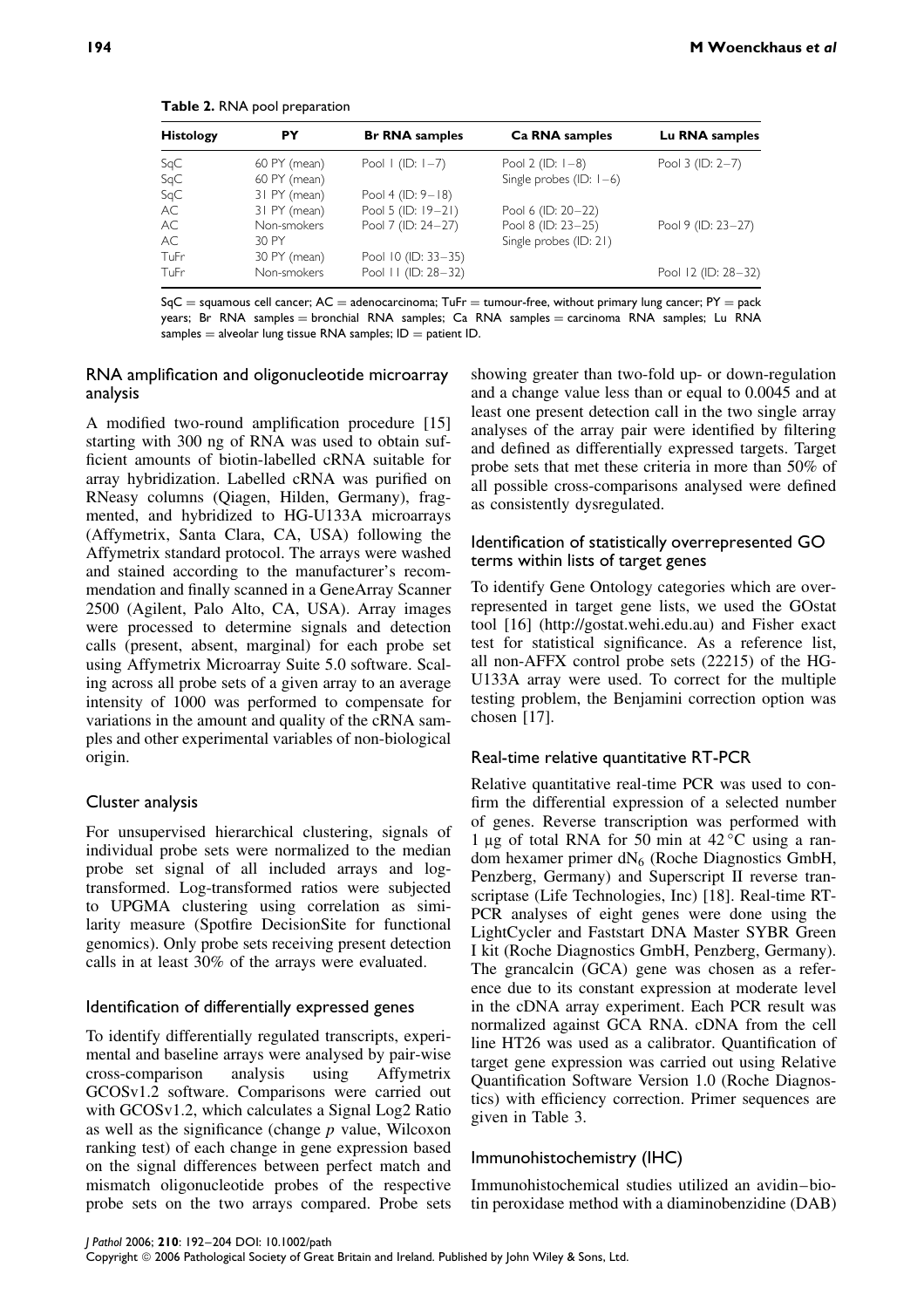| Gene             | Primer                      | T (°C)* | <b>Base pair</b> |
|------------------|-----------------------------|---------|------------------|
| AKRIBI0          | Fwd: AACGTGTTGCAATCCTCTCA   | 62      | 143              |
|                  | Rev: AGCTTGGCTAAAATGGGACA   |         |                  |
| AI DH3A I        | Fwd: GCCAAGATGACCCAGCAC     | 62      | 150              |
|                  | Rev: CAGGTCAGCAGAGGAGTGG    |         |                  |
| BI U             | Fwd: AAGGTGGGCTGAGACCTACA   | 57      | 134              |
|                  | Rev: ACTCCCTGCAGCAATACCAC   |         |                  |
| GAS <sub>2</sub> | Fwd: CTGGATGATGCAGTGAAACG   | 62      | 156              |
|                  | Rev: TCCCACACGGACCATGAC     |         |                  |
| GCA              | Fwd: GTGTGAAGCTTCGAGCATTG   | 62      | 102              |
|                  | Rev: CCATAGTGCCCTGCAAAAA    |         |                  |
| MGP              | Fwd: TGAATCACATGAAAGCATGG   | 62      | 119              |
|                  | Rev: CTCGGATCCTCTCTTGGACTT  |         |                  |
| <b>MSMB</b>      | Fwd: TGCACTTGCTACGAAACAGAA  | 62      | 129              |
|                  | Rev: GTCCTTCTTCTCCACCACGA   |         |                  |
| SCG2             | Fwd: AGAACGGGGAGGAATATGCT   | 62      | 140              |
|                  | Rev: GCCCCAGAGATGAGGAAAAT   |         |                  |
| <b>WIFI</b>      | Fwd: AAGGTTGGCATGGAAGACAC   | 62      | 174              |
|                  | Rev: AAAACGTTTCAGATGTCGGAGT |         |                  |

**Table 3.** Primers and annealing temperatures used in real-time RT-PCR

∗ PCR annealing temperature.

chromatogen. Two-micrometre sections of formalinfixed, paraffin-embedded tissue samples were incubated overnight and after antigen retrieval (microwave oven for 35 min at 250 W). Immunohistochemistry was carried out in a NEXES immunostainer (Ventana, Tucson, AZ, USA) following the manufacturer's instructions. The following primary antibodies were used: *WIF1* (1 : 50; as previously described [19]), cyclin A  $(1:10;$  Santa Cruz Biotechnology Inc, Heidelberg, Germany), MMP7  $(1:20;$  Oncogen Research Products, Cambridge, MA, USA), *β*catenin (1 : 50; Santa Cruz Biotechnology Inc, Heidelberg, Germany), P-cadherin (1 : 30; Novocastra, UK), FGFR3 (1 : 50; Santa Cruz Biotechnology Inc, Heidelberg, Germany), and monoclonal anti-human maspin antibody (1 : 1000; BD Biosciences Pharmingen<sup> $\mathfrak{m}$ </sup>, San Diego, CA, USA). Negative controls without primary antibody were included in each experiment. The cytoplasmic and nuclear immunoreactivity was assessed semi-quantitatively, based on the percentage of positive cells. Weak staining in less than 30% was defined as  $1+$ , intermediate in  $30-70\%$  as  $2+$ , and strong staining in more than 70% as 3+; when scoring cyclin A staining, the percentage of positively stained cells per 100 cells was determined.

### **Results**

#### Unsupervised hierarchical cluster analysis

The unsupervised hierarchical cluster analysis separated two main branches (Figure 1). The right main branch included squamous cell carcinomas (pool 2, single samples ID 1, 2, 4, 5, and 6) and adenocarcinomas of smokers (pool 6, sample ID 21) and non-smokers (pool 8) clustered separately. The nonmalignant tissue within the left main branch dispersed in one branch including peripheral alveolar lung tissue

(pools 3, 9, and 12) and another branch containing the bronchial epithelium (pools 1, 4, 5, 7, 10, and 11), which split into two sub-branches, one representing smokers (pools 1, 4, 5, and 10) and the other containing non-smokers (pools 7 and 11).

#### Differentially expressed probe sets in NSCLC

#### **Differentially expressed probe sets in squamous cell cancers of smokers**

To extract the cancer-related expression profiles, we compared squamous cell carcinomas with the bronchial epithelium from which they are assumed to originate (cross-comparison: pool 2 versus pool 1 and pool 4). Supplementary Table 1 (available at http://www.interscience.wiley.com/jpages/0022-3417/ suppmat.path.2039.html) shows the differentially expressed genes. We found 2355 consistently dysregulated probe sets in squamous cell carcinoma; 974 of them were up-regulated and 1381 were downregulated.

#### **Differentially expressed probe sets in adenocarcinomas of smokers**

Because the adenocarcinoma cells of smokers are thought to differentiate from various cells of the peripheral bronchioloalveolar tree or potentially even descend from the alveolar part of the lung, we compared separately the adenocarcinomas with the bronchial epithelium and the peripheral alveolar lung tissue. Comparison of adenocarcinomas with bronchi showed 1479 differentially expressed probe sets (Supplementary Table 2, available at http://www. interscience.wiley.com/jpages/0022-3417/suppmat. path.2039.html), including 342 that were up-regulated and 1137 that were down-regulated (comparison: pool

6 versus pool 5). By comparing adenocarcinomas with peripheral alveolar lung tissue, we identified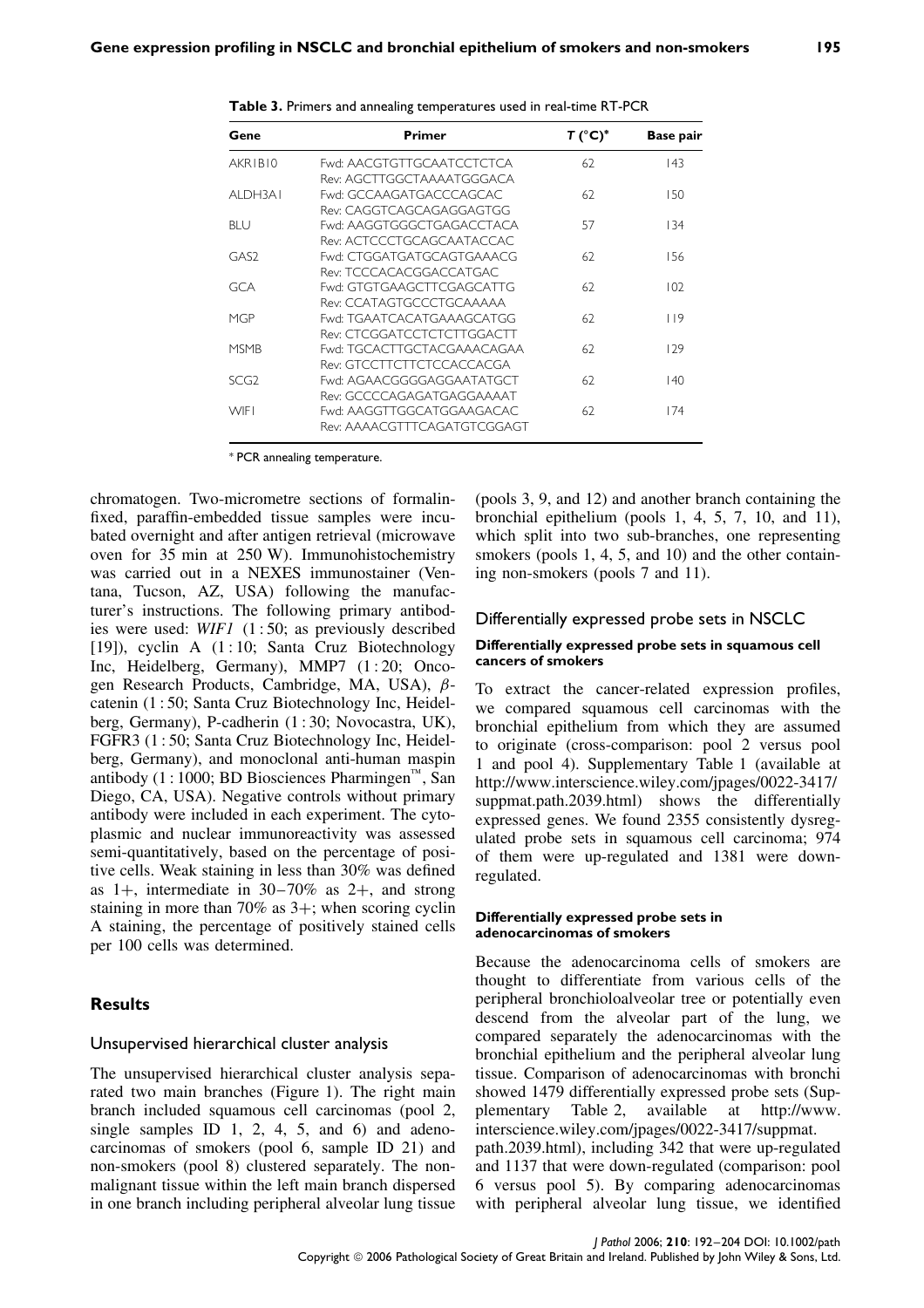

## $\circ$ : non-smokers

 $\bullet$ : smokers

**Figure 1.** Two-dimensional unsupervised hierarchical clustering of 18 cDNA array analyses representing nine NSCLCs (six squamous cell carcinomas and three adenocarcinomas), six sample pools from benign bronchial epithelium, and three sample pools from peripheral lung tissue. Each row represents the expression pattern of a single gene for all samples of tissues  $(n = 15384 \text{ genes})$ , and each column the expression of all genes in a tissue sample. Bars represent the type of lung cancer and the smoking history of patients from whom the tissue samples were taken. Orange, squamous cell carcinoma; pink, adenocarcinoma; blue, no primary NSCLC; grey, peripheral lung tissue; hatched, non-smoker; filled, smoker

102 differentially expressed probe sets (Supplementary Table 5, available at http://www.interscience.wiley. com/jpages/0022-3417/suppmat.path.2039.html), including 55 up-regulated and 47 down-regulated genes (comparison: pool 6 versus pool 3).

#### **Differentially expressed probe sets in adenocarcinomas of smokers compared with adenocarcinomas of non-smokers**

Comparing adenocarcinomas with and without a smoking history (comparison: pool 6 versus pool 8), we found 948 differentially expressed probe sets, listed in Supplementary Table 3 (available at http://www.interscience.wiley.com/jpages/0022-3417/ suppmat.path.2039.html) (including 772 up-regulated and 176 down-regulated genes).

### Differentially expressed probe sets in tobacco-exposed normal tissues

### **Differentially expressed probe sets in bronchial epithelium of smokers**

To identify smoking-related gene expression alterations, we compared the expression profiles of the bronchial epithelium of smokers and non-smokers (cross-comparison: pools 1, 4, 5, 10 versus pools 7, 11). Dysregulated transcripts (244 genes downregulated, 199 genes up-regulated) were seen in 443 probe sets (Supplementary Table 4, available at http://www.interscience.wiley.com/jpages/0022-3417/ suppmat.path.2039.html). The GOstat tool software was used to identify genes with statistically overrepresented functional categories and it detected 30 differentially expressed genes assigned to cell adhesion  $(p < 0.0001$ ; Table 4).

#### **Differentially expressed probe sets in peripheral alveolar lung tissue of smokers**

The additionally performed comparison of differentially expressed genes in compared peripheral alveolar lung tissue from smokers and non-smokers is listed in Supplementary Table 5 (available at http://www.interscience.wiley.com/jpages/0022-3417/ suppmat.path.2039.html) (comparison: pool 3 versus pool 12) [102 differentially expressed probe sets (60 up-regulated, 42 down-regulated)].

#### **Consistently differentially expressed probe sets in tobacco-exposed bronchi and peripheral alveolar lung tissue**

The results presented in Table 5 are based on a double comparison. Table 5A shows dysregulated genes in smokers with squamous cell carcinoma that were in the same way up- or down-regulated in both tumour and the bronchial epithelium of smokers (comparison: single probes ID 1–6 versus pool 1 and pool 4). These genes were not dysregulated in the bronchial epithelium of non-smokers (comparison: pools 1, 4, 5, 10 versus pools 7, 11).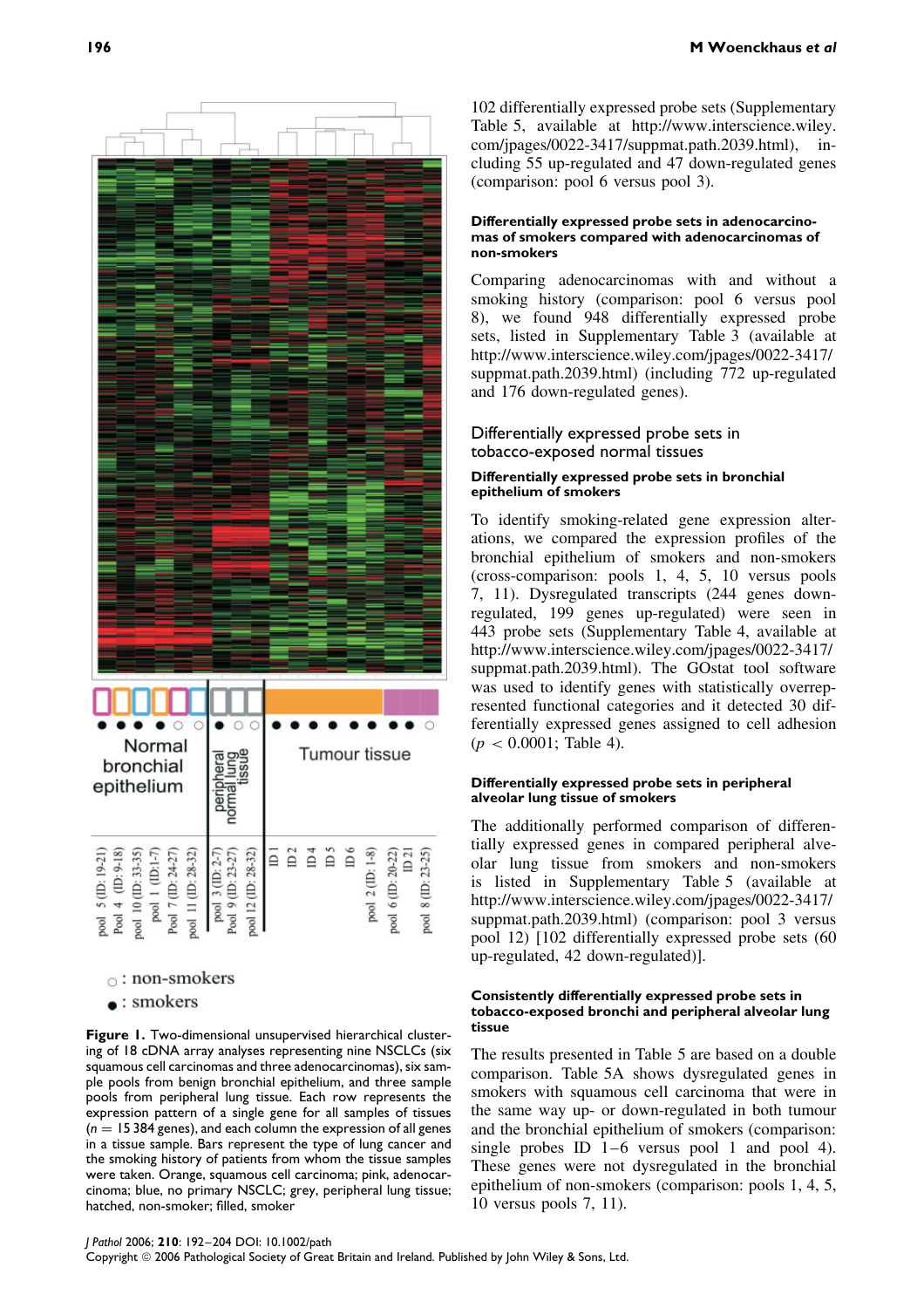**Table 4.** List of genes with changed expression that are significantly over- or under-represented in normal bronchus of smokers versus non-smokers (GO functional categories)

|                            |                     |                                                            | Median expression value of |                            |                  |  |  |
|----------------------------|---------------------|------------------------------------------------------------|----------------------------|----------------------------|------------------|--|--|
| <b>UniGene ID</b>          | Gene symbol         | <b>Gene title</b>                                          | smokers<br>(S)             | <b>Non-smokers</b><br>(NS) | Ratio<br>of S/NS |  |  |
| Up-regulated transcripts   |                     |                                                            |                            |                            |                  |  |  |
| Hs.408488                  | <b>MSLN</b>         | Mesothelin                                                 | 253.25                     | 46.85                      | 5.4              |  |  |
| Hs.436319                  | PARVA               | Parvin, alpha                                              | 466.5                      | 178.15                     | 2.6              |  |  |
| Hs.369646                  | MUC <sub>4</sub>    | Mucin 4, tracheobronchial                                  | 1651.8                     | 692.7                      | 2.4              |  |  |
| Hs.476018                  | <b>CTNNBI</b>       | Catenin, beta I                                            | 6437.85                    | 2836                       | 2.3              |  |  |
| Hs.404119                  | TSTA3               | Tissue-specific transplantation antigen P35B               | 744.05                     | 366.15                     | 2.0              |  |  |
| Hs.483408                  | PPP <sub>2</sub> CA | Protein phosphatse 2, catalytic subunit, alpha isoform     | 1967.1                     | 1034.55                    | 1.9              |  |  |
| Down-regulated transcripts |                     |                                                            |                            |                            |                  |  |  |
| Hs.120949                  | CD36                | CD36 antigen (collagen type I receptor)                    | 465.7                      | 873.3                      | 0.5              |  |  |
| Hs.120950                  | <b>TGFBI</b>        | Transforming growth factor, beta-induced, 68 kD            | 1975.05                    | 4047.45                    | 0.5              |  |  |
| Hs.   2095                 | <b>PFCAMI</b>       | Platelet/endothelial cell adhesion molecule (CD31 antigen) | 728.85                     | 1499                       | 0.5              |  |  |
| Hs.41296                   | FLRT3               | Fibronectin leucine-rich transmembrane protein 3           | 363.15                     | 747.2                      | 0.5              |  |  |
| Hs.409034                  | COLI5AI             | Collagen, type XV, alpha I                                 | 315.05                     | 739.35                     | 0.4              |  |  |
| Hs.489646                  | LAMB <sub>I</sub>   | Laminin, beta                                              | 378.35                     | 890.45                     | 0.4              |  |  |
| Hs.511397                  | <b>MCAM</b>         | Melanoma cell adhesion molecule                            | 878.35                     | 2087.95                    | 0.4              |  |  |
| Hs.80552                   | <b>DPT</b>          | Dermatopontin                                              | 165.5                      | 409.15                     | 0.4              |  |  |
| Hs.409662                  | $COI$ $14AI$        | Collagen, type XIV, alpha I (undulin)                      | 317.6                      | 788.1                      | 0.4              |  |  |
| Hs.440848                  | <b>VWF</b>          | von Willebrand factor                                      | 1003.85                    | 2686.75                    | 0.4              |  |  |
| Hs.15154                   | <b>SRPX</b>         | Sushi-repeat-containing protein, X-linked                  | 523.2                      | 14445.2                    | 0.4              |  |  |
| Hs.522891                  | CXCLI <sub>2</sub>  | Chemokine (C-X-C motif) ligand 12                          | 591.8                      | 1717.4                     | 0.3              |  |  |
| Hs.196647                  | <b>KIAA0527</b>     | KIAA0527 protein                                           | 45.55                      | 135.95                     | 0.3              |  |  |
| Hs.131704                  | <b>NRPI</b>         | Neuropilin I                                               | 166.05                     | 526.8                      | 0.3              |  |  |
| Hs.517227                  | JAM <sub>2</sub>    | Junctional adhesion molecule 2                             | 404.15                     | 1284                       | 0.3              |  |  |
| Hs.89546                   | <b>SELE</b>         | Selectin E (endothelial adhesion molecule 1)               | 378.2                      | 1300.1                     | 0.3              |  |  |
| Hs.371147                  | THBS <sub>2</sub>   | Thrombospondin 2                                           | 722.4                      | 2703.15                    | 0.3              |  |  |
| Hs.508597                  | <b>ITGBLI</b>       | Integrin, beta-like I (with EGF-like repeat domains)       | 116.2                      | 440                        | 0.3              |  |  |
| Hs.387794                  | ChGn                | Chondroitin betal, 4 N-acetylgalactosaminyltransferase     | 557.55                     | 2202.1                     | 0.3              |  |  |
| Hs.97199                   | <b>CIORI</b>        | Complement component 1, q subcomponent, receptor 1         | 939.35                     | 3793.25                    | 0.2              |  |  |
| Hs.371199                  | <b>SGCE</b>         | Sarcoglycan, epsilon                                       | 518.6                      | 2762.2                     | 0.2              |  |  |
| Hs.523446                  | <b>COLITAL</b>      | Collagen, type XI, alpha I                                 | 111.5                      | 826.5                      | 0.1              |  |  |
| Hs.489142                  | COLIA2              | Collagen, type I, alpha 2                                  | 660.85                     | 5653.7                     | 0.1              |  |  |
| Hs.2799                    | <b>HAPLN1</b>       | Hyaluronan and proteoglycan link protein I                 | 30.75                      | 341.7                      | 0.1              |  |  |

 $S =$ smoker:  $NS =$ non-smoker.

In Table 5B, the same strategy was applied to the comparison of adenocarcinomas of smokers with equally dysregulated genes in the bronchial epithelium of smokers (comparison: pool 6 versus pool 5), but were not dysregulated in the bronchial epithelium of non-smokers (pools 1, 4, 5, 10 versus pools 7, 11).

Since adenocarcinomas could also descend from the alveolar part of the lung, a further double comparison was performed (Table 5C). Here we looked for equal dysregulation in adenocarcinomas of smokers and the peripheral alveolar lung tissue of smokers (comparison: pool 6 versus pool 3). These genes were not dysregulated in the alveolar lung tissue of non-smokers (pool 3 versus pool 12).

### Verification of expression changes by relative quantitative RT-PCR

To confirm the expression levels obtained by the expression arrays with an independent method, relative quantitative real-time PCR using the LightCycler (Roche) was performed for eight different genes. These included *AKR1B10, ALDH3, BLU, GAS2MGP, MSMB, SCG2*, and *WIF1* (Figure 2). Expression of up-regulated  $(n = 2)$  and down-regulated  $(n = 6)$ genes was examined in eight individual tumour specimens and two pools (SqC, AC). Pools from bronchial epithelia and alveolar lung tissue were tested as well. The expression data generated by the Affymetrix array and relative real-time RT-PCR were highly concordant (92%), supporting the reliability of the array analyses (Figure 2).

### Verification of expression changes by immunohistochemistry

Samples from similar patients that were investigated by gene expression were also used for immunohistochemistry, including WIF-1 ( $n = 18$ ), cyclin A ( $n =$ 22), maspin (*n* = 25), FGFR3 (*n* = 25), P-cadherin  $(n = 16)$ ,  $\beta$ -catenin (n = 27), and MMP 7 (n = 27).

WIF-1 staining (Figure 3A) showed perinuclear cytoplasmic staining in the bronchi in 83% (15/18) and negative or weak staining in 72% of cancer tissues (13/18).

Cyclin A was negative in the bronchial cells and strongly up-regulated in about 30% of tumour cells (Figure 3B).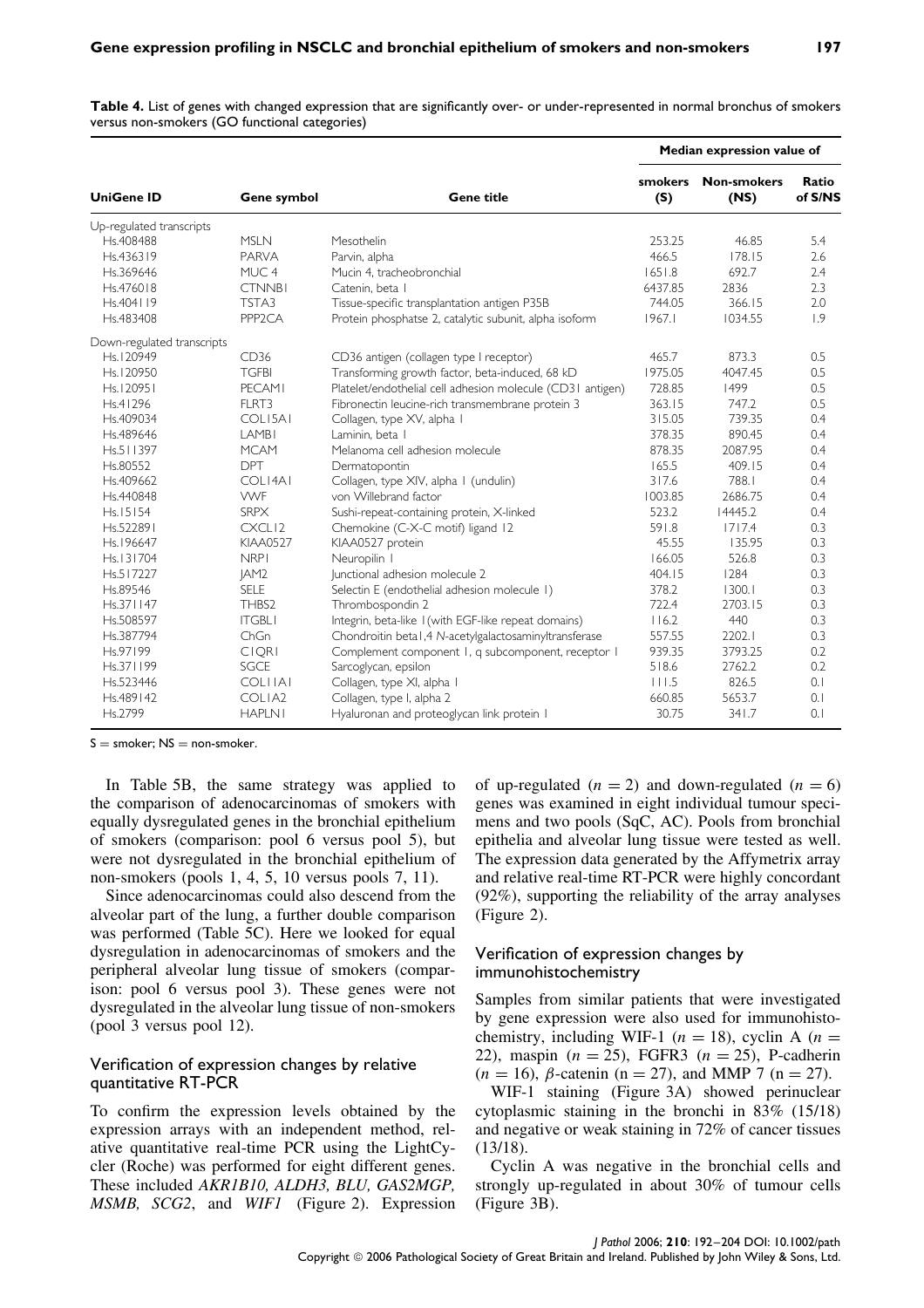| <b>Table 5.</b> Consistent molecular alterations in tobacco smoke-exposed benign and malignant tissues |  |
|--------------------------------------------------------------------------------------------------------|--|
|--------------------------------------------------------------------------------------------------------|--|

|                   |                     | Gene title                               |     | $Br(S)$ vs $Br(NS)$ | $SqC(S)$ vs $Br(NS)$ |                   |
|-------------------|---------------------|------------------------------------------|-----|---------------------|----------------------|-------------------|
| <b>UniGene ID</b> | Gene symbol         |                                          | n   | <b>Regulation</b>   | $\mathbf n$          | <b>Regulation</b> |
| Hs. 80962         | <b>NTS</b>          | Neurotensin                              | 7/8 | Down                | 8/12                 | Down              |
| Hs. 17109         | ITM <sub>2</sub> A  | Integral membrane protein-2              | 6/8 | Down                | 8/12                 | Down              |
| Hs. 445350        | FMO <sub>3</sub>    | Flavin-containing monooxygenase 3        | 7/8 | Down                | 10/12                | Down              |
| Hs. 137367        | ANK <sub>2</sub>    | Ankyrin 2, neuronal                      | 5/8 | Down                | 7/12                 | Down              |
| Hs. 196952        | <b>HLF</b>          | Hepatic leukaemia factor                 | 7/8 | Down                | 7/12                 | Down              |
| Hs. 143811        | <b>APIN</b>         | Apin protein                             | 5/8 | Down                | 7/12                 | Down              |
| Hs. 196952        | <b>HLF</b>          | Hepatic leukaemia factor                 | 6/8 | Down                | 8/12                 | Down              |
| Hs. 4             | <b>ADHIB</b>        | Alcohol dehydrogenase IB (class I)       | 6/8 | Down                | 9/12                 | Down              |
| Hs. 150595        | CYP <sub>26A1</sub> | Cytochrome P450, family 26, subfamily A  | 7/8 | Down                | 9/12                 | Down              |
| Hs. 368626        | <b>RTNI</b>         | Reticulon I                              | 5/8 | Down                | 9/12                 | Down              |
| Hs. 144912        | FMO <sub>2</sub>    | Flavin-containing monooxygenase 2        | 7/8 | Down                | 9/12                 | Down              |
| Hs. 103944        | MUC7                | Mucin 7, salivary                        | 6/8 | Down                | 9/12                 | Down              |
| Hs. 504908        | LMO <sub>3</sub>    | LIM domain only 3 (rhombotin-like 2)     | 5/8 | Down                | 10/12                | Down              |
| Hs. 59889         | HMGCS2              | Cytoplasmic HMG-CoA synthase 2           | 6/8 | Down                | 10/12                | Down              |
| Hs. 28988         | <b>GLRX</b>         | Glutaredoxin                             | 5/8 | Down                | 10/12                | Down              |
| Hs. 116724        | ALKRIBIO            | Aldo-keto reductase family 1, member B10 | 6/8 | Up                  | 7/12                 | Up                |
| Hs. 89626         | <b>PTHLH</b>        | Parathyroid hormone-like hormone         | 7/8 | Up                  | 10/12                | Up                |
| Hs. 1076          | <b>SPRRIB</b>       | Small proline-rich protein IB (comifin)  | 5/8 | Up                  | 9/12                 | Up                |
| Hs. 1695          | MMP <sub>12</sub>   | Matrix metalloproteinase 12              | 5/8 | Up                  | 12/12                | Up                |
| Hs. 81134         | <b>ILIRN</b>        | Interleukin I receptor antagonist        | 5/8 | Up                  | 10/12                | Up                |

**(B) Genes consistently dysregulated in smokers' normal bronchial epithelium (Br) and adenocarcinomas (ACs)**

|                        | Gene symbol      | <b>Gene Title</b>                          |     | $Br(S)$ vs $Br(NS)$ | $AC(S)$ vs $Br(S)$ |                   |
|------------------------|------------------|--------------------------------------------|-----|---------------------|--------------------|-------------------|
| <b>UniGene ID</b>      |                  |                                            | n   | <b>Regulation</b>   | n                  | <b>Regulation</b> |
| Hs. 445350             | FMO3             | Flavin-containing monooxygenase 3          | 7/8 | Down                | $\frac{1}{1}$      | Down              |
| H <sub>s.</sub> 103944 | MUC7             | Mucin 7, salivary                          | 6/8 | Down                | $\frac{1}{1}$      | Down              |
| Hs. 188518             | <b>MTIK</b>      | Metallothionein IK                         | 7/8 | Down                | /                  | Down              |
| Hs. 13872              | CYT11            | Cytokine-like I                            | 8/8 | Down                | $\frac{1}{1}$      | Down              |
| Hs. 487046             | SOD <sub>2</sub> | Superoxide dismutase 2, mitochondrial      | 6/8 | Up                  | /                  | Up                |
| Hs. 498513             | AKRICI/AKRIC2    | Aldo-keto reductase family 1, member C1/C2 | 6/8 | Up                  | $\frac{1}{1}$      | Up                |

### **(C) Genes consistently dysregulated in smokers' normal alveolar epithelium (lung) and adenocarcinomas (AC)**

**Lung (S) vs lung (NS) AC (S) vs lung (NS)**

| <b>UniGene ID</b> | Gene symbol       | <b>Gene title</b>                              | n             | <b>Regulation</b> | n             | <b>Regulation</b> |
|-------------------|-------------------|------------------------------------------------|---------------|-------------------|---------------|-------------------|
| Hs. 2704          | GPX2              | Glutathione peroxidase 2 (gastrointestinal)    | /             | Up                | $\frac{1}{1}$ | Up                |
| Hs. 40499         | <b>DKKI</b>       | Dickkopf homologue   (Xenopus laevis)          | $\frac{1}{1}$ | Up                | /             | Up                |
| Hs. 27879         | <b>MAGEA1</b>     | Melanoma antigen family A, I                   | /             | Up                | $\frac{1}{1}$ | Up                |
| Hs. 271580        | <b>UPKIB</b>      | Uroplakin IB                                   | $\frac{1}{1}$ | Up                | /             | Up                |
| Hs. 244723        | <b>CCNEI</b>      | Cyclin EI                                      | /             | Up                | /             | Up                |
| Hs. 130546        | FL 20449          | Hypothetical protein FL 20449                  | /             | Up                | /             | Up                |
|                   | H2 histone family | H2 histone family                              | /             | Up                | /             | Up                |
| Hs. 20833         | <b>HMOXI</b>      | Heme oxygenase (decycling) I                   | /             | Down              | /             | Down              |
| Hs. 77348         | <b>HPGD</b>       | 15-Hydroxyprostaglandin-dehydrogenase 15-(NAD) | /             | Down              | /             | Down              |
| Hs. 82002         | <b>EDNRB</b>      | Endothelin receptor type B                     | $\frac{1}{1}$ | Down              | /             | Down              |
| Hs. 78061         | TCF <sub>2</sub>  | Transcription factor 21                        | $\frac{1}{1}$ | Down              | /             | Down              |
| Hs. 646           | CPA3              | Carboxypeptidase A3 (mast cell)                | $\frac{1}{1}$ | Down              | /             | Down              |
| Hs. 237868        | IL7R              | Interleukin-7 receptor                         | $\frac{1}{1}$ | Down              | /             | Down              |
| Hs. 94592         | KL                | Klotho                                         | $\frac{1}{1}$ | Down              | /             | Down              |
| Hs. 80876         | FMO <sub>3</sub>  | Flavin-containing monooxygenase 3              | /             | Down              | /             | Down              |
| M98399            | CD36              | CD36 (Collagen type I receptor)                | $\frac{1}{1}$ | Down              | /             | Down              |
| M24317            |                   | Alcohol dehydrogenase IB (class I)             | /             | Down              | /             | Down              |
| U58913            |                   | Chemokine (C-C motif) ligand 23                | $\frac{1}{1}$ | Down              | /             | Down              |
| Hs. 202949        | KIAA1102          | KIAA1102 protein                               | $\frac{1}{1}$ | Down              | /             | Down              |
| Hs. 25956         | SOSTDCI           | Sclerostin domain-containing protein I         | /             | Down              | /             | Down              |
| Hs. 293441        | <b>IGHAI</b>      | Immunoglobin heavy constant alpha I            | $\frac{1}{1}$ | Down              | /             | Down              |
| Hs. 173233        | FL 10970          | Hypothetical protein FLJ10970                  | $\frac{1}{1}$ | Down              | /             | Down              |
| Hs. 105468        | GIMAP6            | IMAP family member 6"                          | /             | Down              | /             | Down              |
| Hs. 211869        | DKK <sub>2</sub>  | Dickkopf homologue 2 (Xenopus laevis)          | $\frac{1}{1}$ | Down              | /             | Down              |
| AA807056          |                   | Major histocompatibility complex               | /             | Down              | $\frac{1}{1}$ | Down              |
| M83772            | FMO <sub>3</sub>  | Flavin-containing monooxygenase 3              | $\frac{1}{1}$ | Down              | /             | Down              |

 $S =$  smoker;  $NS =$  non-smoker;  $n =$  number.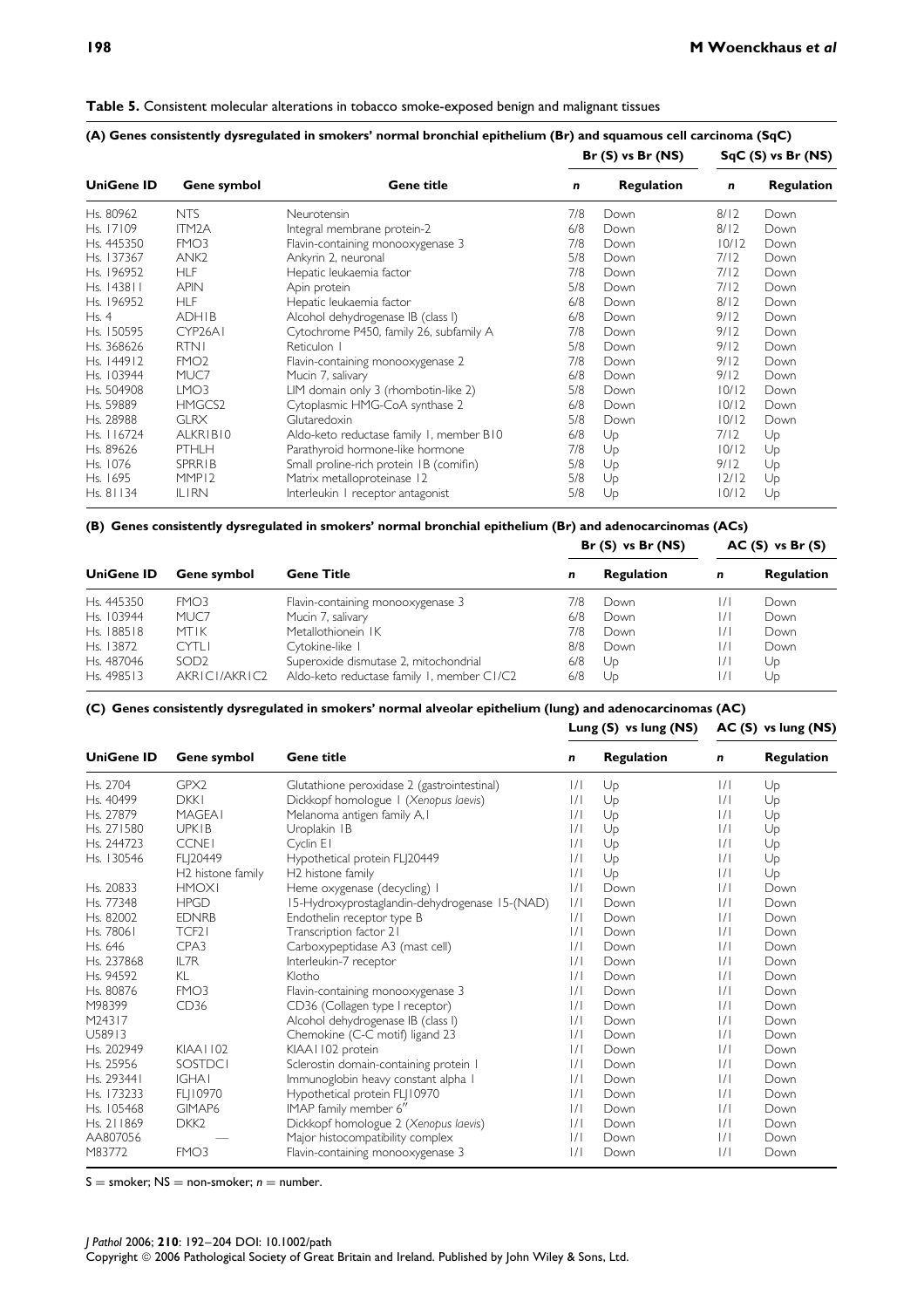Nuclear maspin (SERPINB5) staining was basally localized in the bronchi in 88% (22/25) and cytoplasmic staining  $(2+$  or  $3+)$  was predominantly seen in 88% of squamous cell cancers (21/24). Fifty-six per cent (11/25) of SqC cases showed nuclear staining (Figure 3C).

Both FGFR3 and P-cadherin only focally stained basal bronchial cells. P-cadherin showed strong staining in only 42% (6/16) of carcinomas (Figure 3D), whereas 18% (3/16) showed heterogeneous weak positivity and 43% (7/16) were negative. MMP 7 (Figure 3E) was diffusely and heterogeneously detectable in 74% of cancers (20/27). Most squamous cell carcinomas showed intermediate  $(+2)$  or strong (+3) FGFR3 up-regulation in 78% of tumours (21/27) (Figure 3F). *β*-Catenin showed strong cytoplasmic staining in all bronchi and cancers of patients with a smoking history (27/27) (Figure 3G1) and weaker expression in the bronchi of non-smokers (Figure 3G2). Peripheral alveolar lung tissue was negative in all cases and immunohistochemical differences between smokers and non-smokers were not seen. All the immunohistochemical results confirmed the findings of RNA expression, except for P-cadherin, where several tumours with strongly up-regulated RNA levels were negative by immunohistochemistry.



Figure 2. Verification of GeneChip analyses by real-time RT-PCR. Expression analyses of eight selected genes are shown.  $\blacktriangle$ , Expression intensity (signal) from GeneChip analyses;  $\Box$ , average diff-LC: average values of double determinations normalized to GCA from real-time PCR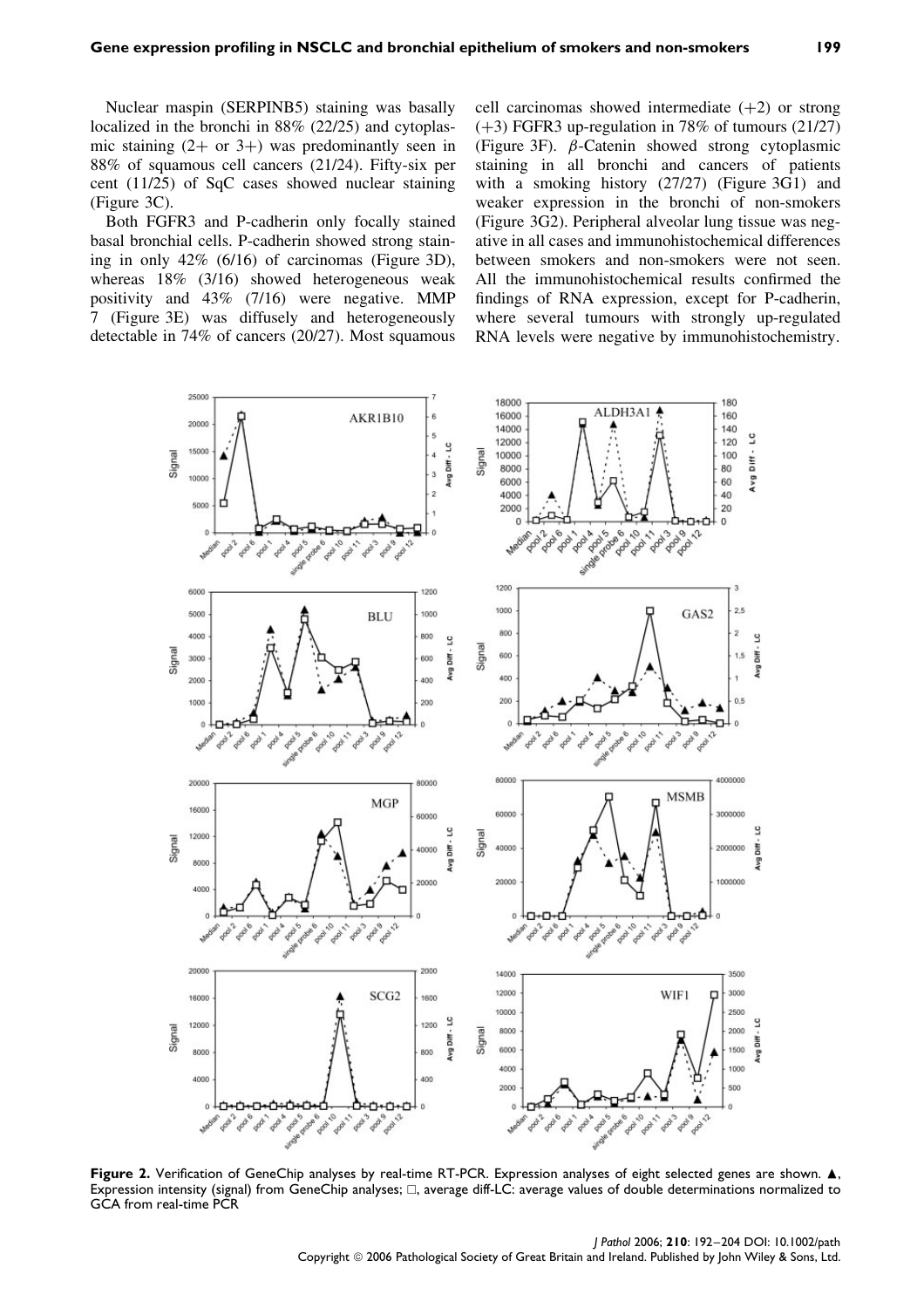### **Discussion**

The present gene expression profiling study was performed to provide further insight into the molecular mechanisms of lung carcinogenesis and to identify smoking-associated and cancer-related molecular alterations of bronchial epithelium and matched NSCLC. Tissue microdissection is crucial for reliable exact molecular analysis [20,21], and manual microdissection, laser microdissection or touch preparations were used in every case to exclude contaminating non-target cells. Even though RNA isolation of the single-layer bronchial epithelium performed by laser microdissection and touch preparations generates the same amounts of RNA, the quality of the RNA samples was better using touch preparations. We used the more cell-sparing touch preparation method controlled by microscopy in bronchi because this technique yields high-quality RNA samples [14].

Epidemiological studies in patients with squamous cell carcinomas have demonstrated a predominance of males, while adenocarcinomas develop more frequently in non-smoking women [1]. Adenocarcinomas

from non-smokers were specifically selected, which accounts for the overrepresentation of women in our study. Only RNA samples from cases with similar histological type and smoking status were combined. Sample pooling enabled us to investigate small bronchial samples by providing enough high-quality RNA for subsequent confirming RT-PCR. In addition, we investigated single probes because gene expression profiling of pooled samples may show the dominant expression pattern of combined samples and could repress individual alterations [22]. Hierarchical cluster analysis showed single squamous cell carcinomas within the pooled squamous differentiated branches and single adenocarcinomas beside the pools of adenocarcinomas, demonstrating the purity of microdissected pooled and single probes.

Hierarchical cluster analysis distinguished benign from malignant tissue, and squamous cell carcinomas and adenocarcinomas. The cluster arrangement was consistent with the smoking history in patients with adenocarcinomas with and without a smoking history. This matches the results of Powell *et al*



**Figure 3.** Immunoreactivity for WIF1, cyclin A, maspin, P-cadherin, FGFR3, MMP 7, and *β*-catenin in NSCLC and matched benign bronchial epithelium, corresponding to RNA expression levels: WIF1 (A) with strong reduction in squamous cell carcinoma. Cyclin A (B) with weak nuclear staining in normal bronchial epithelium and stronger expression in tumour cells. Maspin (C) with predominantly nuclear expression in basal cells of the bronchial epithelium and positive cytoplasmic and nuclear staining in cancer tissue. (D) P-cadherin with basal bronchial staining and scattered staining in carcinoma. (E) MMP 7 with negative bronchial staining and membranous cytoplasmic staining in carcinoma. (F) FGFR 3 in a predominantly basal location in bronchi and diffuse cytoplasmic staining in carcinoma. (G1) Strong cytoplasmic staining for *β*-catenin in bronchi and cancer tissue. Original magnification: ×200, except WIF1 carcinoma and *β*-catenin bronchi, ×400. (G2) Strong cytoplasmic staining bronchi of patients with smoking history and a weaker expression in the bronchi of non-smokers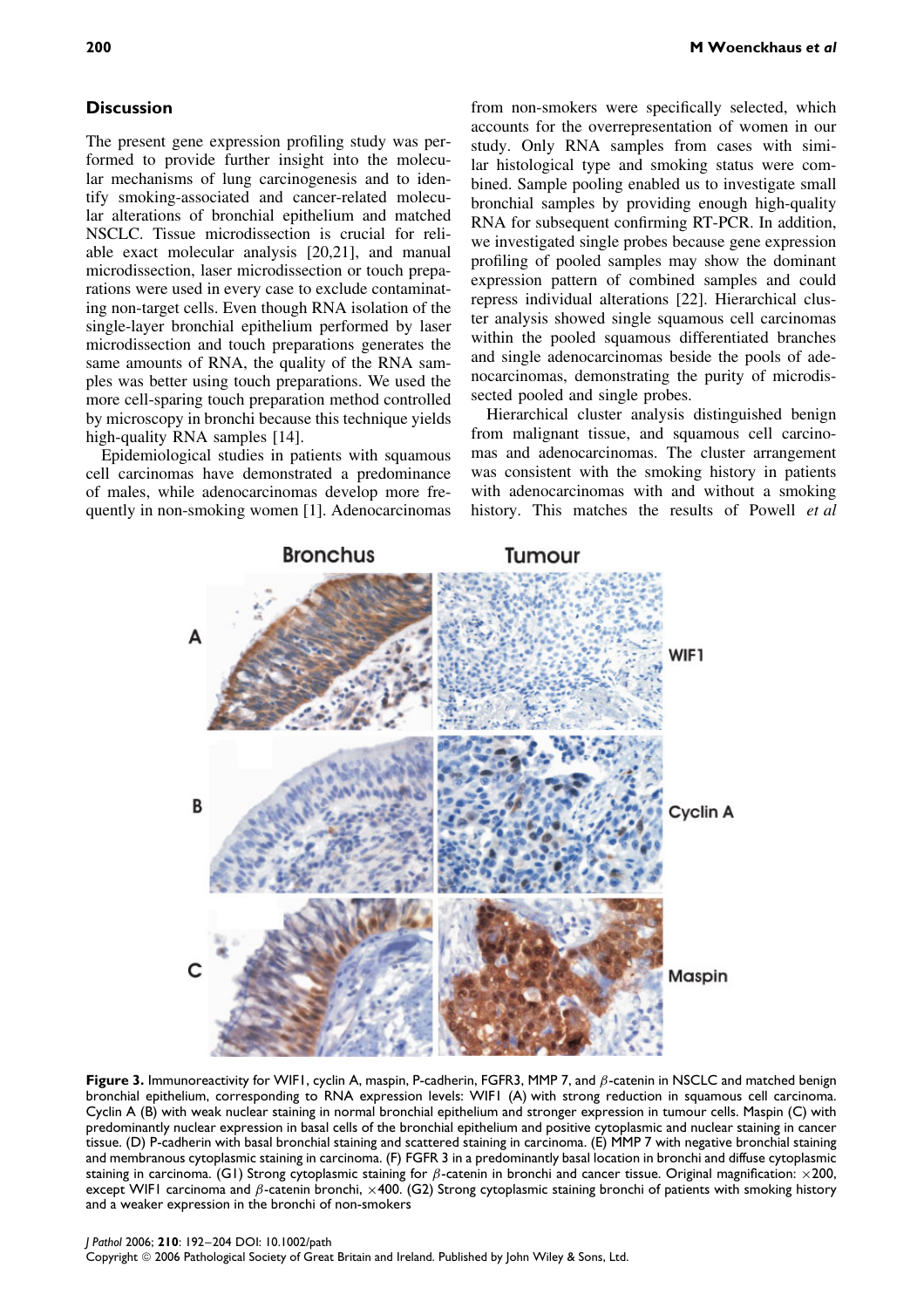

**Figure 3.** Continued

[5], who investigated the gene expression profiles of adenocarcinomas from smokers and non-smokers in a larger number of cases. Yatabe *et al* [23] described bronchioalveolar carcinomas affecting females and non-smokers that showed a mutation of EGFR. Three of our non-smokers with adenocarcinomas were female and two showed a bronchioalveolar growth pattern. All squamous cell carcinomas with a positive smoking history clustered in one subgroup, independent of the varying load of tobacco exposure [60 pack years (PY) on average in pool 1 and 31 PY in pool

4]. We found differentially expressed genes controlling cell proliferation in both squamous cell cancers and adenocarcinomas of smokers. These included *GMNN, CCNA2, Elf3*, and *CCNB1* [24–27] in squamous carcinomas, and *CDKN3* and *CCNG2* [26] in adenocarcinomas. Other genes play a role in signal transduction (*DDK3*, *WIF-1*) [19,28] and development (*SPRPB1, SPRPB2* ) [29] in squamous cancers, and in adenocarcinomas (*MUC5, MUC13, MAGEA2, SFRP4, HOXA10* [30–32]). Genes involved in remodelling of the extracellular matrix included *SERPIN5* (maspin),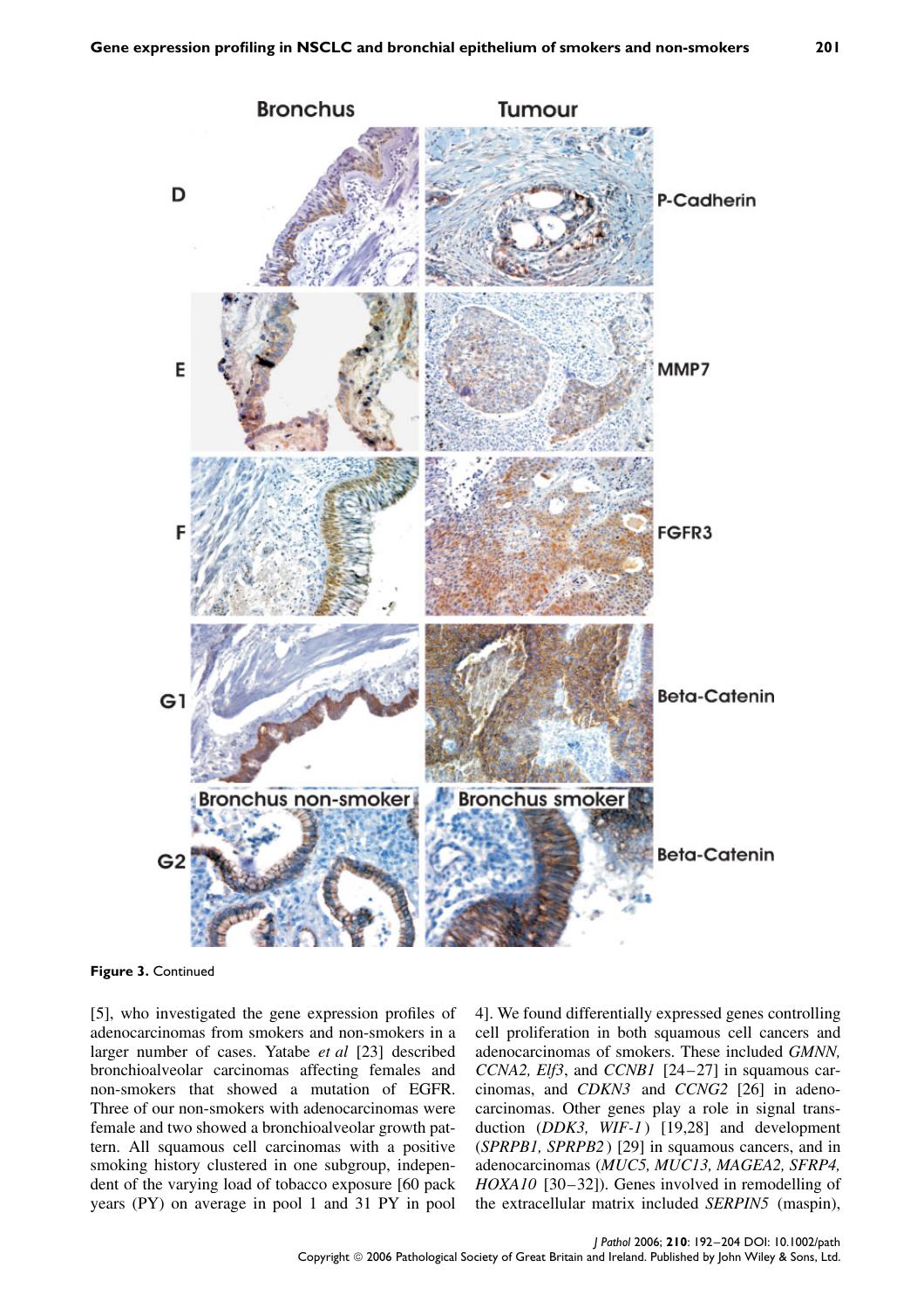Relative quantitative real-time PCR was used to confirm the differential expression of eight selected genes which are involved in detoxification (*AKR1B10, ALDH3* [35,36]), tumour suppressor genes (*BLU, GAS2, MGP, MSM, WIF1* [37–39]), and are known as a neuroendocrine marker (*SCG2* [40]). Immunohistochemistry of six selected gene products that were differentially expressed at the RNA level found consistent results. These genes include an oncogene (FGFR3), a cell proliferation gene (cyclin A [24]) and matrix remodelling genes (*β*-catenin [41], wif-1 [19], maspin [33], MMP-7 [42], P-cadherin [43]). Although Pcadherin showed strong up-regulation at the RNA level, the immunohistochemical staining of tumour tissue was negative, which could be explained by post-transcriptional degradation. The other immunohistochemical staining results confirmed the findings of RNA expression.

The other major arm of our hierarchical cluster analysis contained only benign tissue samples and split into benign bronchial and peripheral alveolar tissue. While alveolar lung tissue showed no further segregation, the bronchial epithelium of smokers and nonsmokers was arranged in two subgroups. Using the GOstat tool in the analysis of bronchial epithelium of current smokers and non-smokers, we found 30 significantly overrepresented genes in the categories cell adhesion and inflammation. Tobacco smoke-exposed bronchial samples revealed down-regulated differentially expressed genes that are involved in endothelial differentiation (eg CD31, thrombospondin 2), possibly representing chronic bronchitis. However, a direct effect of tobacco smoke on the expression of these genes cannot be excluded. Strongly upregulated *β*-catenin and nuclear expression is found in many malignant tumours and is a sign of dysregulation of the wnt pathway [44]. These data suggest that smoking can influence the wnt pathway directly [41]. We performed cross-comparative analyses to find other putative molecular markers for cancer risk assessment by searching for consistent molecular alterations in bronchial epithelium and squamous cell carcinomas of smokers. Consistently up-regulated aldoketoreductase (*AKR1B10* ) [35,45,46] and downregulated flavin-containing monooxygenases (*FMO2, FMO3* ) in tobacco smoke-exposed tissues mediate the metabolic activation of drugs and xenobiotic compounds to carcinogenic intermediates [47]. Eleven other genes were consistently down-regulated (ie *GLRX-1, ALDH1B, CYP26A1, HMGCS2, HLF, APIN, RTN1, LMO3, ITM2A, NTS, ANK2* [48–50]) and are involved in detoxification processes. Decreased expression of *ALDH1B* and *GLRX-1* is associated with multiple head and neck squamous cell cancers of smokers [51,52]. Up-regulation of *SPRP1B* (small proline-rich protein) is associated with early metaplastic squamous differentiation and lung carcinogenesis [29]. Results obtained in adenocarcinomas show superoxide dismutase 2 (*SOD2* ), which is a member of the antioxidant defence system. *FGFR3* (fibroblast growth factor receptor 3) is an oncogene in many bladder cancers [53]. Because adenocarcinomas may derive from the alveolar part of the lung, we looked for consistent molecular alterations in the alveolar lung tissue of smokers. Glutathione peroxidase [54], which is involved in detoxification, is one example of a consistently up-regulated gene. The down-regulated probe set identified carboxypeptidase A3 [55], which regulates cancer-related pathways.

Since the present study included only a limited number of probes, further studies with validation experiments and downstream analyses are necessary and must validate these markers in sputum samples from high-risk smokers. Such gene signatures may be utilized to identify smokers at increased risk for lung cancer.

#### Acknowledgement

This work was supported by the Wilhelm-Sander-Foundation 2000.127.1.

### **Supplementary material**

Supplementary material may be found at the web address http://www.interscience.wiley.com/jpages/ 0022-3417/suppmat.path.2039.html

#### **References**

- 1. Jemal A, Murray T, Samuels A, Ghafoor A, Ward E, Thun MJ. Cancer statistics. *CA Cancer J Clin* 2003;**53:**5–26.
- 2. Kerr KM. Pulmonary preinvasive neoplasia. *J Clin Pathol* 2001;**54:**257–271.
- 3. Garber ME, Troyanskaya OG, Schluens K, Petersen S, Thaesler Z, Pacyna-Gengelbach M, *et al*. Diversity of gene expression in adenocarcinoma of the lung. *Proc Natl Acad Sci U S A* 2001;**98:**13784–13789.
- 4. Wigle DA, Jurisica I, Radulovich N, Pintilie M, Rossant J, Liu N, *et al*. Molecular profiling of non-small cell lung cancer and correlation with disease-free survival. *Cancer Res* 2002;**62:**3005–3008.
- 5. Powell CA, Xu G, Filmus J, Busch S, Brody JS, Rothman PB. Oligonucleotide microarray analysis of lung adenocarcinoma in smokers and nonsmokers identifies GPC3 as a potential lung tumor suppressor. *Chest* 2002;**121:**6S–7S.
- 6. Petty RD, Nicolson MC, Kerr KM, Collie-Duguid E, Murray GI. Gene expression profiling in non-small cell lung cancer: from molecular mechanisms to clinical application. *Clin Cancer Res* 2004;**10:**3237–3248.
- 7. Wistuba II, Behrens C, Milchgrub S, Bryant D, Hung J, Minna JD, *et al*. Sequential molecular abnormalities are involved in the multistage development of squamous cell lung carcinoma. *Oncogene* 1999;**18:**643–650.
- 8. Boyle JO, Lonardo F, Chang JH, Klimstra D, Rusch V, Dmitrovsky E. Multiple high-grade bronchial dysplasia and squamous cell carcinoma: concordant and discordant mutations. *Clin Cancer Res* 2001;**7:**259–266.
- 9. Gatenby RA, Vincent TL. An evolutionary model of carcinogenesis. *Cancer Res* 2003;**63:**6212–6220.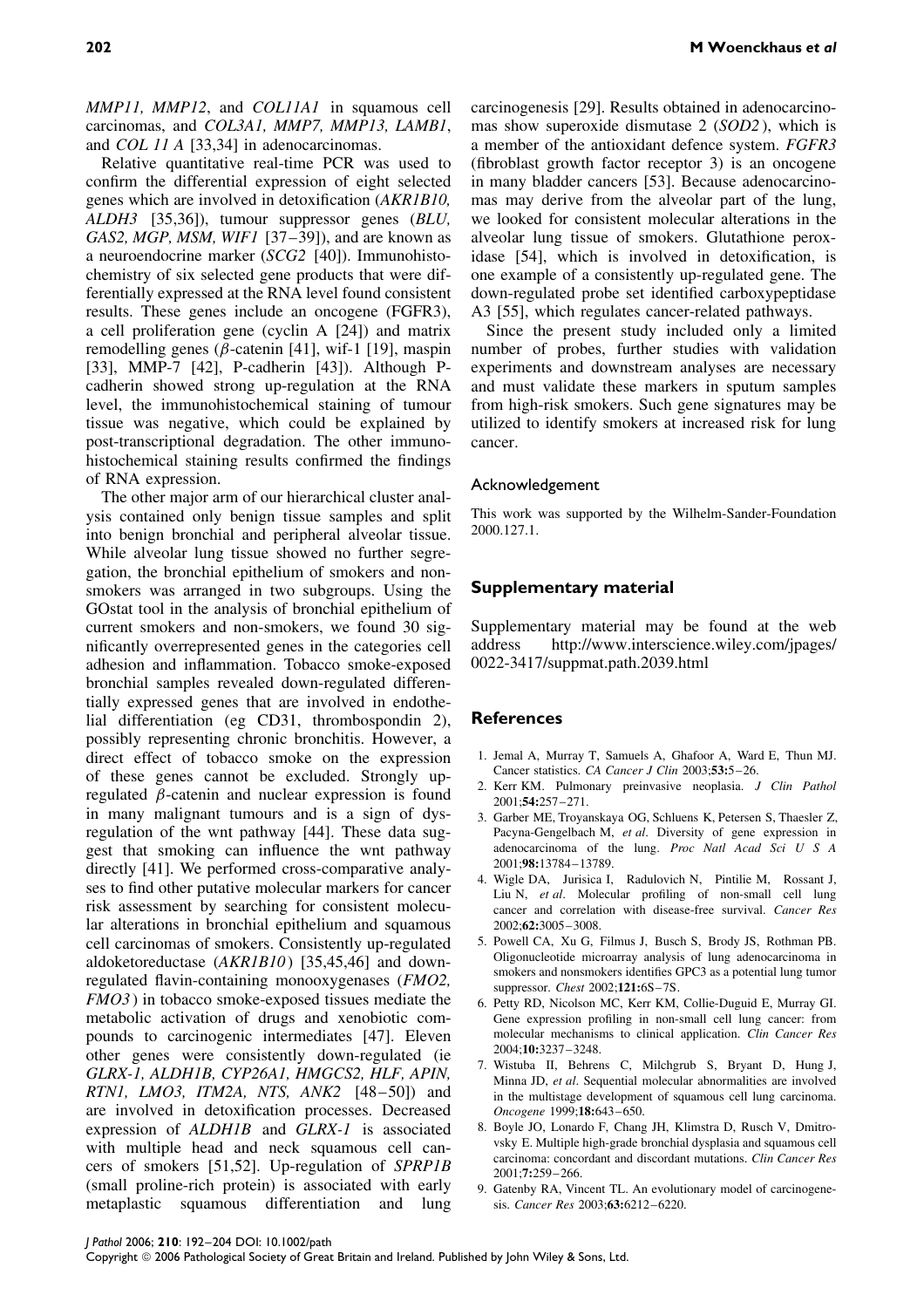- 10. Gazdar AF, Minna JD. Molecular detection of early lung cancer. *J Natl Cancer Inst* 1999;**91:**299–301.
- 11. Gebel S, Gerstmayer B, Bosio A, Haussmann HJ, Van Miert E, Muller T. Gene expression profiling in respiratory tissues from rats exposed to mainstream cigarette smoke. *Carcinogenesis* 2004;**25:**169–178.
- 12. Murray JI, Whitfield ML, Trinklein ND, Myers RM, Brown PO, Botstein D. Diverse and specific gene expression responses to stresses in cultured human cells. *Mol Biol Cell* 2004;**15:** 2361–2374.
- 13. Spira A, Beane J, Shah V, Liu G, Schembri F, Yang X, *et al*. Effects of cigarette smoke on the human airway epithelial cell transcriptome. *Proc Natl Acad Sci U S A* 2004;**101:**10143–10148.
- 14. Klimberg VS, Westbrook KC, Korourian S. Use of touch preps for diagnosis and evaluation of surgical margins in breast cancer. *Ann Surg Oncol* 1998;**5:**220–226.
- 15. Baugh LR, Hill AA, Brown EL, Hunter CP. Quantitative analysis of mRNA amplification by *in vitro* transcription. *Nucleic Acids Res* 2001;**29:**E29.
- 16. Beissbarth T, Speed TP. GOstat: find statistically overrepresented Gene Ontologies within a group of genes. *Bioinformatics* 2004;**20:**1464–1465.
- 17. Benjamini Y, Hochberg Y. Controlling the false discovery rate: a practical and powerful approach to multiple testing. *J R Stat Soc Ser B* 1995;**57:**289–300.
- 18. Bettstetter M, Woenckhaus M, Wild PJ, Ruemmele P, Blaszyk H, Hartmann A, *et al*. Elevated nuclear maspin expression is associated with microsatellite instability and high tumor grade in colorectal cancer. *J Pathol* 2005;**205:**606–614.
- 19. Wissmann C, Wild PJ, Kaiser S, Roepcke S, Stoehr R, Woenckhaus M, *et al*. WIF1, a component of the Wnt pathway, is downregulated in prostate, breast, lung, and bladder cancer. *J Pathol* 2003;**201:**204–212.
- 20. Dietmaier W, Hartmann A, Wallinger S, Heinmoller E, Kerner T, Endl E, *et al*. Multiple mutation analyses in single tumor cells with improved whole genome amplification. *Am J Pathol* 1999;**154:**83–95.
- 21. Stoehr R, Wild P, Hartmann A. Lasermicrodissection an important prerequisite for the molecular-genetic analysis of bladder cancer. *Pathol Res Pract* 2003;**199:**355–362.
- 22. Kendziorski CM, Zhang Y, Lan H, Attie AD. The efficiency of pooling mRNA in microarray experiments. *Biostatistics* 2003;**4:**465–477.
- 23. Yatabe Y, Kosaka T, Takahashi T, Mitsudomi T. EGFR mutation is specific for terminal respiratory unit type adenocarcinoma. *Am J Surg Pathol* 2005;**29:**633–639.
- 24. Liu D, Matzuk MM, Sung WK, Guo Q, Wang P, Wolgemuth DJ. Cyclin A1 is required for meiosis in the male mouse. *Nature Genet* 1998;**20:**377–380.
- 25. Kulartz M, Knippers R. The replicative regulator protein geminin on chromatin in the HeLa cell cycle. *J Biol Chem* 2004;**279:**41686–41694.
- 26. Kopp JL, Wilder PJ, Desler M, Kim JH, Hou J, Nowling T, *et al*. Unique and selective effects of five Ets family members, Elf3, Ets1, Ets2, PEA3, and PU.1, on the promoter of the type II transforming growth factor-beta receptor gene. *J Biol Chem* 2004;**279:**19407–19420.
- 27. Chinami M, Yano Y, Yang X, Salahuddin S, Moriyama K, Shiroishi M, *et al*. Binding of HTm4 to cyclin-dependent kinase (Cdk)-associated phosphatase (KAP).Cdk2.cyclin A complex enhances the phosphatase activity of KAP, dissociates cyclin A, and facilitates KAP dephosphorylation of Cdk2. *J Biol Chem* 2005;**280:**17235–17242.
- 28. Hsieh SY, Hsieh PS, Chiu CT, Chen WY. Dickkopf-3/REIC functions as a suppressor gene of tumor growth. *Oncogene* 2004;**23:**9183–9189.
- 29. Lau D, Xue L, Hu R, Liaw T, Wu R, Reddy S. Expression and regulation of a molecular marker, SPR1, in multistep bronchial carcinogenesis. *Am J Respir Cell Mol Biol* 2000;**22:**92–96.
- 30. Lopez-Ferrer A, Curull V, Barranco C, Garrido M, Lloreta J, Real FX, *et al*. Mucins as differentiation markers in bronchial epithelium. Squamous cell carcinoma and adenocarcinoma

display similar expression patterns. *Am J Respir Cell Mol Biol* 2001;**24:**22–29.

- 31. Zou H, Molina JR, Harrington JJ, Osborn NK, Klatt KK, Romero Y, *et al*. Aberrant methylation of secreted frizzledrelated protein genes in esophageal adenocarcinoma and Barrett's esophagus. *Int J Cancer* 2004;**116:**584–591.
- 32. Lane D, Rutherford TJ, Taylor HS. HOXA10 expression in endometrial adenocarcinoma. *Tumour Biol* 2005;**25:**264–269.
- 33. Heighway J, Knapp T, Boyce L, Brennand S, Field JK, Betticher DC, *et al*. Expression profiling of primary non-small cell lung cancer for target identification. *Oncogene* 2001;**21:** 7749–7763.
- 34. Muller D, Breathnach R, Engelmann A, Millon R, Bronner G, Flesch H, *et al*. Expression of collagenase-related metalloproteinase genes in human lung or head and neck tumours. *Int J Cancer* 1991;**48:**550–556.
- 35. Hyndman D, Flynn TG. The aldo-keto reductases and their role in cancer. *Adv Exp Med Biol* 1999;**463:**427–434.
- 36. Sladek NE, Kollander R, Sreerama L, Kiang DT. Cellular levels of aldehyde dehydrogenases (ALDH1A1 and ALDH3A1) as predictors of therapeutic responses to cyclophosphamide-based chemotherapy of breast cancer: a retrospective study. Rational individualization of oxazaphosphorine-based cancer chemotherapeutic regimens. *Cancer Chemother Pharmacol* 2002;**49:**309–321.
- 37. Agathanggelou A, Dallol A, Zochbauer-Muller S, Morrissey C, Honorio S, Hesson L, *et al*. Epigenetic inactivation of the candidate 3p21.3 suppressor gene BLU in human cancers. *Oncogene* 2003;**22:**1580–1588.
- 38. Solomon B, Binns D, Roselt P, Weibe LI, McArthur GA, Cullinane C, *et al*. Modulation of intratumoral hypoxia by the epidermal growth factor receptor inhibitor gefitinib detected using small animal PET imaging. *Mol Cancer Ther* 2005;**4:**1417–1422.
- 39. Grepmeier U, Dietmaier W, Merk J, Wild PJ, Obermann EC, Pfeifer M, *et al*. Deletions at chromosome 2q and 12p are early and frequent molecular alterations in bronchial epithelium and NSCLC of long-term smokers. *Int J Oncol* 2005;**27:**481–488.
- 40. Clegg N, Ferguson C, True LD, Arnold H, Moorman A, Quinn JE, *et al*. Molecular characterization of prostatic small-cell neuroendocrine carcinoma. *Prostate* 2003;**55:**55–64.
- 41. Kato Y, Hirano T, Yoshida K, Yashima K, Akimoto S, Tsuji K, *et al*. Frequent loss of E-cadherin and/or catenins in intrabronchial lesions during carcinogenesis of the bronchial epithelium. *Lung Cancer* 2005;**48:**323–330.
- 42. Thomas P, Khokha R, Shepherd FA, Feld R, Tsao MS. Differential expression of matrix metalloproteinases and their inhibitors in non-small cell lung cancer. *J Pathol* 2000;**190:**150–156.
- 43. Charalabopoulos K, Gogali A, Kostoula OK, Constantopoulos SH. Cadherin superfamily of adhesion molecules in primary lung cancer. *Exp Oncol* 2004;**26:**256–260.
- 44. Choi YS, Shim YM, Kim SH, Son DS, Lee HS, Kim GY, *et al*. Prognostic significance of E-cadherin and beta-catenin in resected stage I non-small cell lung cancer. *Eur J Cardiothorac Surg* 2003;**24:**441–449.
- 45. Penning TM. AKR1B10: a new diagnostic marker of nonsmall cell lung carcinoma in smokers. *Clin Cancer Res* 2005;**11:**1687–1690.
- 46. Fukumoto S, Yamauchi N, Moriguchi H, Hippo Y, Watanabe A, Shibahara J, *et al*. Overexpression of the aldo-keto reductase family protein AKR1B10 is highly correlated with smokers' nonsmall cell lung carcinomas. *Clin Cancer Res* 2005;**11:**1776–1785.
- 47. Ryu SD, Yi HG, Cha YN, Kang JH, Kang JS, Jeon YC, *et al*. Flavin-containing monooxygenase activity can be inhibited by nitric oxide-mediated S-nitrosylation. *Life Sci* 2004;**75:**2559–2572.
- 48. Aledo R, Zschocke J, Pie J, Mir C, Fiesel S, Mayatepek E, *et al*. Genetic basis of mitochondrial HMG-CoA synthase deficiency. *Hum Genet* 2001;**109:**19–23.
- 49. Daheron L, Brizard F, Millot F, Cividin M, Lacotte L, Guilhot F, *et al*. E2A/HLF fusion gene in an acute lymphoblastic leukemia patient with disseminated intravascular coagulation and a normal karyotype. *Hematol J* 2002;**3:**153–156.
- 50. Aoyama M, Ozaki T, Inuzuka H, Tomotsune D, Hirato J, Okamoto Y, *et al*. LMO3 interacts with neuronal transcription

# *J Pathol* 2006; **210**: 192–204 DOI: 10.1002/path